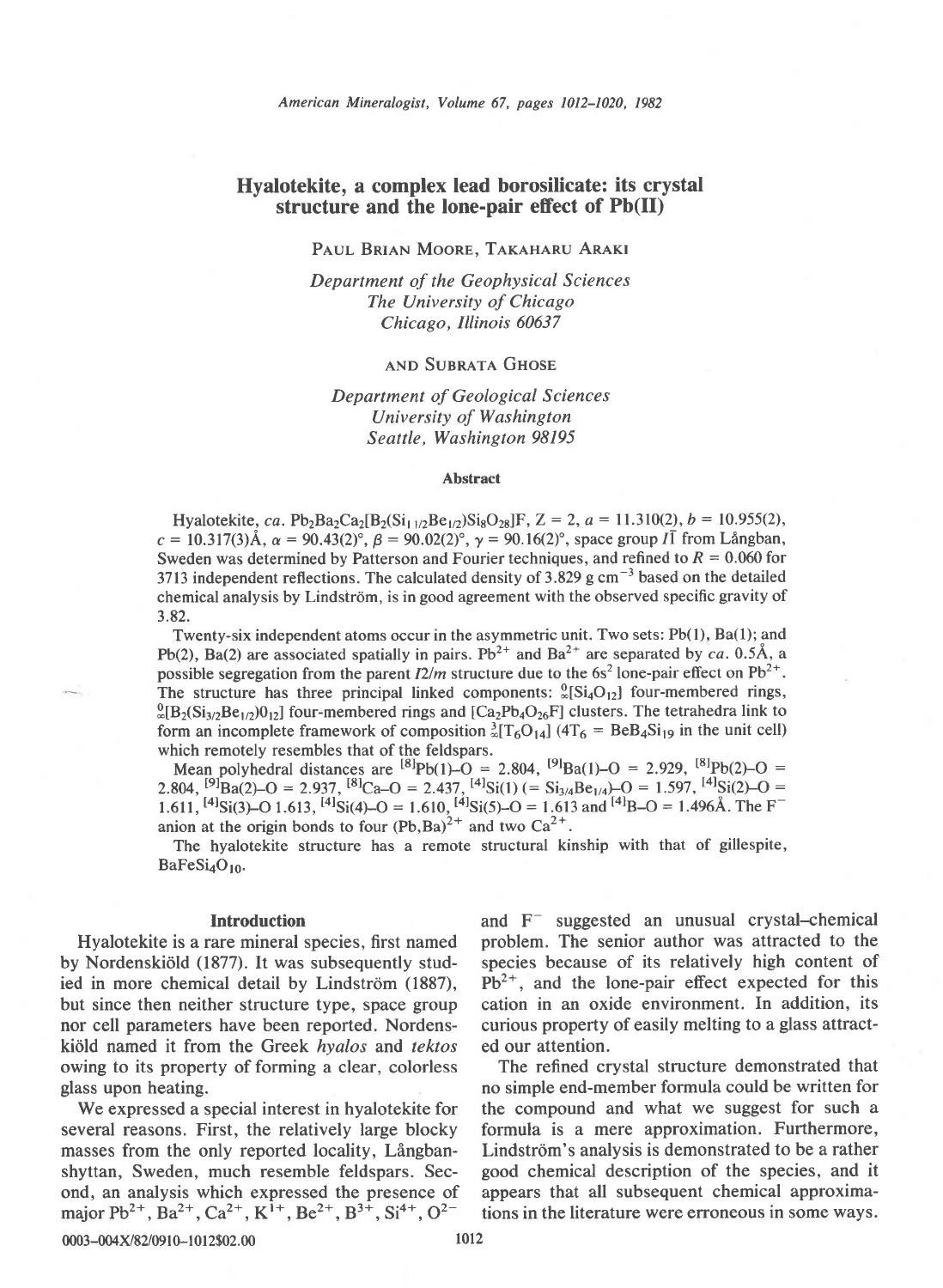|                                | 1      | $\overline{c}$ | 3      |
|--------------------------------|--------|----------------|--------|
| Na <sub>2</sub> O              | 0.17   |                | 0.082  |
| K <sub>2</sub> 0               | 0.89   |                | 0.280  |
| Be0                            | 0.75   | 0.81           | 0.445  |
| Mg <sub>0</sub>                | 0.09   | ---            | 0.033  |
| CaO                            | 7.82   | 7.30           | 2.068  |
| Mn0                            | 0.29   |                | 0.061  |
| Cu0                            | 0.09   |                | 0.016  |
| Ba0                            | 20.08  | 19.95          | 1.942  |
| Pb <sub>0</sub>                | 25.11  | 29.04          | 1.669  |
| B <sub>2</sub> 0 <sub>3</sub>  | 3.73   | 4.53           | 1.598  |
| A1203                          | 0.18   |                | 0.052  |
| Fe <sub>2</sub> O <sub>3</sub> | 0,06   |                | 0.012  |
| SiO <sub>2</sub>               | 39.47  | 37.13          | 9.746  |
| F                              | 0.99   | 1.24           | 0.773  |
| C1                             | 0.06   |                | 0.025  |
| Ign                            | 0.59   |                |        |
| Total                          | 100.37 | 100.00         | 46.802 |

Table l. Hyalotekite: chemical analysis

<sup>1</sup>Lindström (1887) analysis.

 $2$ Computed for  $Pb_2Ba_2Ca_2[B_2(Si_{11}Be_{12})Si_8O_{2.8}]F.$ The computed density for this composition<br>is 3.99 g cm<sup>-3</sup>.

 $3$ Atoms based on  $\Sigma$ 0 = 28 and analysis of column 1. The computed density for this<br>total is 3.829 g cm<sup>-3</sup>.

Hyalotekite is a new structure type, a borosilicatefluoride of lead, barium and calcium, remotely related to the feldspar group of minerals, and to the barium iron silicate, gillespite.

## Experimental

Several specimens labelled hyalotekite were examined and one sample from the Smithsonian Institution (NMNH No. 114716) was selected for the detailed structure study. We thank Mr. Paul E. Desautels for a portion of this sample. Mr. Pete Dunn, also from the U.S. National Museum, has analyzed a portion of the same hyalotekite using an electron microprobe. He has informed us that hyalotekite fluoresces a light brownish-orange in short wave ultraviolet radiation and the average value for the specific gravity is 3.82 determined on four grains. Since Dunn's observations are in good agreement with the more complete analysis of Lindström (1887), we do not list his partial results. The calculated density for the "ideal formula" and cell volume of our crystal is  $3.99 \text{ g cm}^{-3}$  based on

 $2{Pb_2Ba_2Ca_2[B_2(Si_{11/2}Be_{1/2})Si_8O_{28}]F}$ . However, if we calculate density on the basis of Lindström's total analysis, the value is 3.829 g cm<sup> $-3$ </sup>, in remarkably good accord with the chemical results. Computing the formula unit on the basis of this analysis, and grouping cations according to decreasing ionic radius, we get

 $(K_{0.280}Ba_{1.942}Pb_{1.669}Ca_{2.068}Na_{0.082})_{\Sigma=6.041}$  $(Mn_{0.061}^{2+}Mg_{0.033}Cu_{0.016}^{2+}Fe_{0.012}^{3+}Al_{0.052})$  $Si_{0.191}B_{1.598}$  $\Sigma = 1.963$ 

 $(Si_{1,555}Be_{0,445})_{\Sigma=2.000}Si_8O_{28,000}(F_{0,775}Cl_{0,025})_{\Sigma=0.800}$ 

The minor amounts of  $Mn^{2+}$ ,  $Cu^{2+}$  and  $Fe^{3+}$  possibly represent impurities since these cations are too large for the sites into which they were apportioned. Clearly, our aforementioned "ideal formula" is only an approximate interpretation of the complex chemical nature of this species. Lindström's (1887) analysis, a calculated oxide weight percentage for the "ideal formula" and atoms in the formula unit appear in Table 1.

A single crystal fragment was ground into a sphere of diameter 0.12 mm, which was used for the X-ray intensity data collection on the computerassisted Syntex PI diffractometer. The unit cell dimensions and the orientation matrix were determined from 15 reflections with  $2\theta$  between  $20^{\circ}$  and 35°. The intensities were measured by the  $\theta$ -2 $\theta$ method utilizing graphite-monochromatized  $M \circ K \alpha$ radiation and a scintillation counter. Variable scans were used, the minimum scan rate being  $2^{\circ}$  min<sup>-1</sup> at 50 kV and 20 mA. All reflections within a  $2\theta$  limit of  $60^\circ$  were measured within a hemisphere assuming the space group to be  $P1$ . Intensity distributions on the diffractometer and on several precession photographs suggest a triclinic (pseudomonoclinic) cell. The measured intensities were corrected for Lorentz, polarization and absorption factors. The intensities of reflections  $(h + k + l) \neq 2n$  were all found to be within  $3\sigma(I)$ , where  $\sigma(I)$  is the standard deviation of the measured intensity as determined by counting statistics. Hence, these reflections were eliminated from the data set and the space group was assumed to be  $I1$ , which was subsequently confirmed by the structure determination. The refined cell parameters are  $a = 11.310(2)$ Å,  $\alpha =$ 90.43(2)°,  $b = 10.955(2)$ Å,  $\beta = 90.02(2)$ °,  $c =$ 10.317(3)Å,  $\gamma = 90.16(2)^\circ$ , space group  $I\overline{1}$ ,  $Z = 2$ .

Although classical Patterson methods gave the broad structural features and the gross structural architecture was deciphered, the large, heavy cat-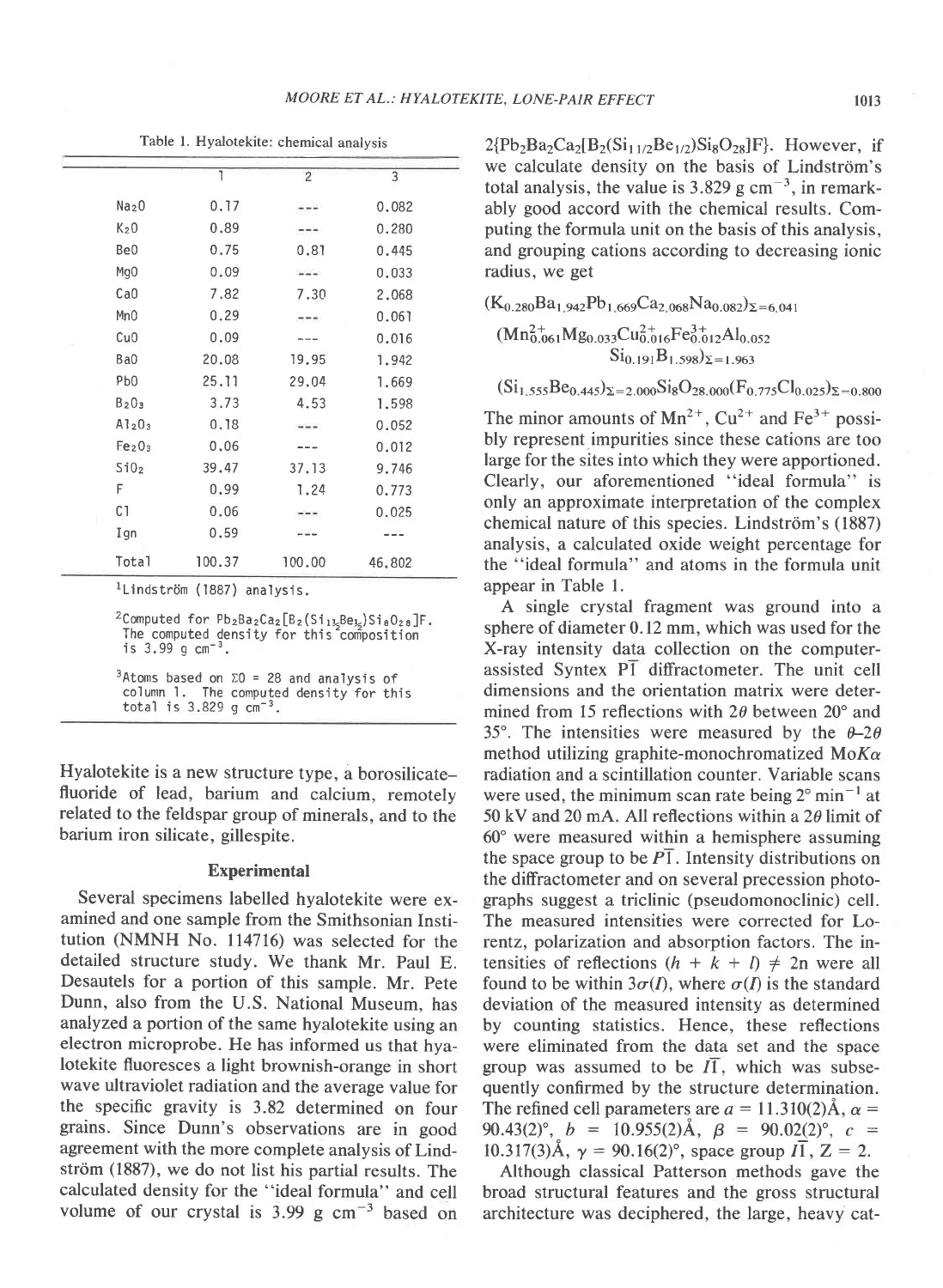|                                                                                                                     |                                                                                                              | Final II coordinates $(R = 0.060)$                                                                                                                                                 |                                                                                                                                                                                    | $I2/m$ refinement $(R = 0.23)$                                                                                                                                                     |                                                                                                                                                 |                                                                                                                            |                                                                                                                            |                                                                                                                                                                                                                  |  |
|---------------------------------------------------------------------------------------------------------------------|--------------------------------------------------------------------------------------------------------------|------------------------------------------------------------------------------------------------------------------------------------------------------------------------------------|------------------------------------------------------------------------------------------------------------------------------------------------------------------------------------|------------------------------------------------------------------------------------------------------------------------------------------------------------------------------------|-------------------------------------------------------------------------------------------------------------------------------------------------|----------------------------------------------------------------------------------------------------------------------------|----------------------------------------------------------------------------------------------------------------------------|------------------------------------------------------------------------------------------------------------------------------------------------------------------------------------------------------------------|--|
|                                                                                                                     | M                                                                                                            | $\pmb{\times}$                                                                                                                                                                     | y                                                                                                                                                                                  | $\mathsf z$                                                                                                                                                                        | X                                                                                                                                               | у                                                                                                                          | $\mathsf{z}$                                                                                                               | atom: equipoint                                                                                                                                                                                                  |  |
| Pb(1)<br>Ba(1)                                                                                                      | 0.290(7)<br>0.710                                                                                            | 0.1543(2)<br>0.1878(4)                                                                                                                                                             | 0.1726(2)<br>0.1924(3)                                                                                                                                                             | 0.0043(2)<br>0.0109(2)                                                                                                                                                             | 0.173                                                                                                                                           | 0.183                                                                                                                      | 0.008                                                                                                                      | Pb                                                                                                                                                                                                               |  |
| Pb(2)<br>Ba(2)                                                                                                      | 0, 291(7)<br>0.709                                                                                           | 0.8460(3)<br>0,8097(3)                                                                                                                                                             | 0.1719(2)<br>0.1927(2)                                                                                                                                                             | 0.0046(2)<br>0.0105(2)                                                                                                                                                             | 0,827                                                                                                                                           | 0.183                                                                                                                      | 0,008                                                                                                                      | Pb; $\bar{x}$ , $y$ , $z$                                                                                                                                                                                        |  |
| Ca                                                                                                                  | 1,000                                                                                                        | 0.9996(1)                                                                                                                                                                          | 0,0031(1)                                                                                                                                                                          | 0.2289(1)                                                                                                                                                                          | $\overline{0}$                                                                                                                                  | 0.002                                                                                                                      | 0.229                                                                                                                      | Ca                                                                                                                                                                                                               |  |
| Si(1)<br>Be                                                                                                         | 0.81(1)<br>0.19                                                                                              | 0.3172(2)                                                                                                                                                                          | 0.4995(2)                                                                                                                                                                          | 0,0001(2)                                                                                                                                                                          | 0.317                                                                                                                                           | $\frac{1}{2}$                                                                                                              | $\mathbf{0}$                                                                                                               | Si(1)                                                                                                                                                                                                            |  |
| Si(2)<br>Si(3)<br>Si(4)<br>Si(5)                                                                                    | 1.00<br>1.00<br>1,00<br>1.00                                                                                 | 0.1936(2)<br>0,8061(2)<br>0.9994(2)<br>0.0002(2)                                                                                                                                   | 0.5267(2)<br>0.5274(2)<br>0.3222(2)<br>0.7224(1)                                                                                                                                   | 0.2482(2)<br>0.2480(2)<br>0.2626(2)<br>0.2825(2)                                                                                                                                   | 0.194<br>0.806<br>0<br>$\mathbf 0$                                                                                                              | 0.527<br>0.527<br>0.324<br>0.724                                                                                           | 0.248<br>0.248<br>0,263<br>0.283                                                                                           | $Si(2)$<br>$Si(2)$ ; $\bar{x}$ , $y$ , z<br>Si(4)<br>Si(5)                                                                                                                                                       |  |
| $\, {\bf B}$                                                                                                        | 1.00                                                                                                         | 0.4999(7)                                                                                                                                                                          | 0.3367(6)                                                                                                                                                                          | 0.0305(7)                                                                                                                                                                          | $\frac{1}{2}$                                                                                                                                   | 0.337                                                                                                                      | 0.031                                                                                                                      | B                                                                                                                                                                                                                |  |
| 0(1)<br>$0(2)$<br>0(3)<br>0(4)<br>0(6)<br>0(6)<br>0(7)<br>0(8)<br>0(9)<br>0(10)<br>0(11)<br>0(12)<br>0(13)<br>0(14) | 1.00<br>1,00<br>1.00<br>1.00<br>1.00<br>1.00<br>1.00<br>1.00<br>1.00<br>1.00<br>1,00<br>1.00<br>1,00<br>1,00 | 0.8845(4)<br>0.8833(5)<br>0.1159(5)<br>0.1158(4)<br>0.2328(4)<br>0.7666(4)<br>0.6078(4)<br>0.3935(4)<br>0.5020(5)<br>0.4994(4)<br>0.0007(4)<br>0.9988(4)<br>0.3020(4)<br>0.6973(4) | 0.6385(4)<br>0.4043(4)<br>0.4031(5)<br>0.6385(4)<br>0.5685(4)<br>0.5700(4)<br>0.4054(4)<br>0.4044(4)<br>0.2126(4)<br>0.6660(4)<br>0.7836(4)<br>0,2082(4)<br>0.5075(4)<br>0.5083(4) | 0.3068(4)<br>0,2314(5)<br>0.2325(5)<br>0.3062(4)<br>0.1035(4)<br>0.1031(4)<br>0.0791(4)<br>0.0796(4)<br>0.0868(5)<br>0.1133(4)<br>0.1428(4)<br>0.1657(4)<br>0.3424(4)<br>0.3422(4) | 0.884<br>0.882<br>0.118<br>0.116<br>0.232<br>0,768<br>0.609<br>0.391<br>$\frac{3}{2}$<br>$\frac{1}{2}$<br>0<br>$\overline{0}$<br>0.301<br>0.699 | 0.640<br>0.400<br>0,400<br>0,640<br>0,568<br>0,568<br>0.403<br>0.403<br>0.216<br>0,664<br>0.781<br>0.210<br>0.509<br>0.509 | 0.308<br>0,228<br>0.228<br>0.308<br>0.102<br>0.102<br>0.079<br>0,079<br>0.084<br>0.110<br>0.143<br>0,167<br>0.342<br>0.342 | 0(1)<br>0(2)<br>$0(2); \overline{x}, y, z$<br>$0(1); \overline{x}, y, z$<br>0(5)<br>$0(5); \bar{x}, y, z$<br>0(7)<br>$0(7); \bar{x}, y, z$<br>0(9)<br>0(10)<br>0(11)<br>0(12)<br>0(13)<br>$0(13); \bar{x}, y, z$ |  |
| F                                                                                                                   | 1.00                                                                                                         | 0.0000                                                                                                                                                                             | 0.0000                                                                                                                                                                             | 0.0000                                                                                                                                                                             | $\circ$                                                                                                                                         | $\mathsf{O}$                                                                                                               | $\circ$                                                                                                                    | F                                                                                                                                                                                                                |  |
|                                                                                                                     |                                                                                                              |                                                                                                                                                                                    |                                                                                                                                                                                    | <sup>+</sup> Estimated standard errors refer to the last digit. M is for the population parameters.                                                                                |                                                                                                                                                 |                                                                                                                            |                                                                                                                            |                                                                                                                                                                                                                  |  |
|                                                                                                                     |                                                                                                              |                                                                                                                                                                                    |                                                                                                                                                                                    |                                                                                                                                                                                    |                                                                                                                                                 |                                                                                                                            |                                                                                                                            |                                                                                                                                                                                                                  |  |

Table 2. Hyalotekite: atomic coordinate parameterst

ions such as  $Pb^{2+}$  and  $Ba^{2+}$  presented problems. Fourier syntheses indicated a broad football-shaped maximum at what was initially believed to be a single site. In the early stages, it was assumed that  $Pb^{2+}$  and Ba<sup>2+</sup> formed a solid solution. Difference Fourier syntheses eventually resolved this problem, revealing that the site was split into two partly occupied sites coupled to each other in a reciprocal fashion and separated from each other by  $\sim 0.5$ Å. At this stage, the structural features were clear and the framework appeared to be monoclinic with space group  $I2/m$ . Refinement in this space group converged to  $R = 0.23$  for 2025 reflections. Admittedly, significant differences existed for many "equivalent" reflections in  $I2/m$ , but these were nevertheless averaged to obtain the data set for the monoclinic refinement.

The structure was then refined in space group  $\Pi$ ,

doubling the list of non-equivalent reflections. With split heavy atom positions,  $R = 0.062$  for the converged refinement. During that refinement, it was clear that one silicon position was partly occupied by a lighter element, probably  $Be^{2+}$ , and the  $B<sup>3+</sup>$  position also appeared on another position on a Fourier map. At this stage, it was noted that all atom positions could be arranged in pairs, and that each pair was related by the inversion center. Due to such parameter correlations, it is surprising that the structure refined at all in  $\Pi$ . Refining the averaged positions, now in space group  $\overline{11}$ , led to  $R =$ 0.060 for 3713 independent reflections, where

$$
R = \frac{\Sigma ||\mathbf{F}_o| - |\mathbf{F}_c||}{\Sigma |\mathbf{F}_o|}.
$$

Refinement minimized  $w(F_o - F_c)^2$ . The variables refined included the scale factor, the isotropic sec-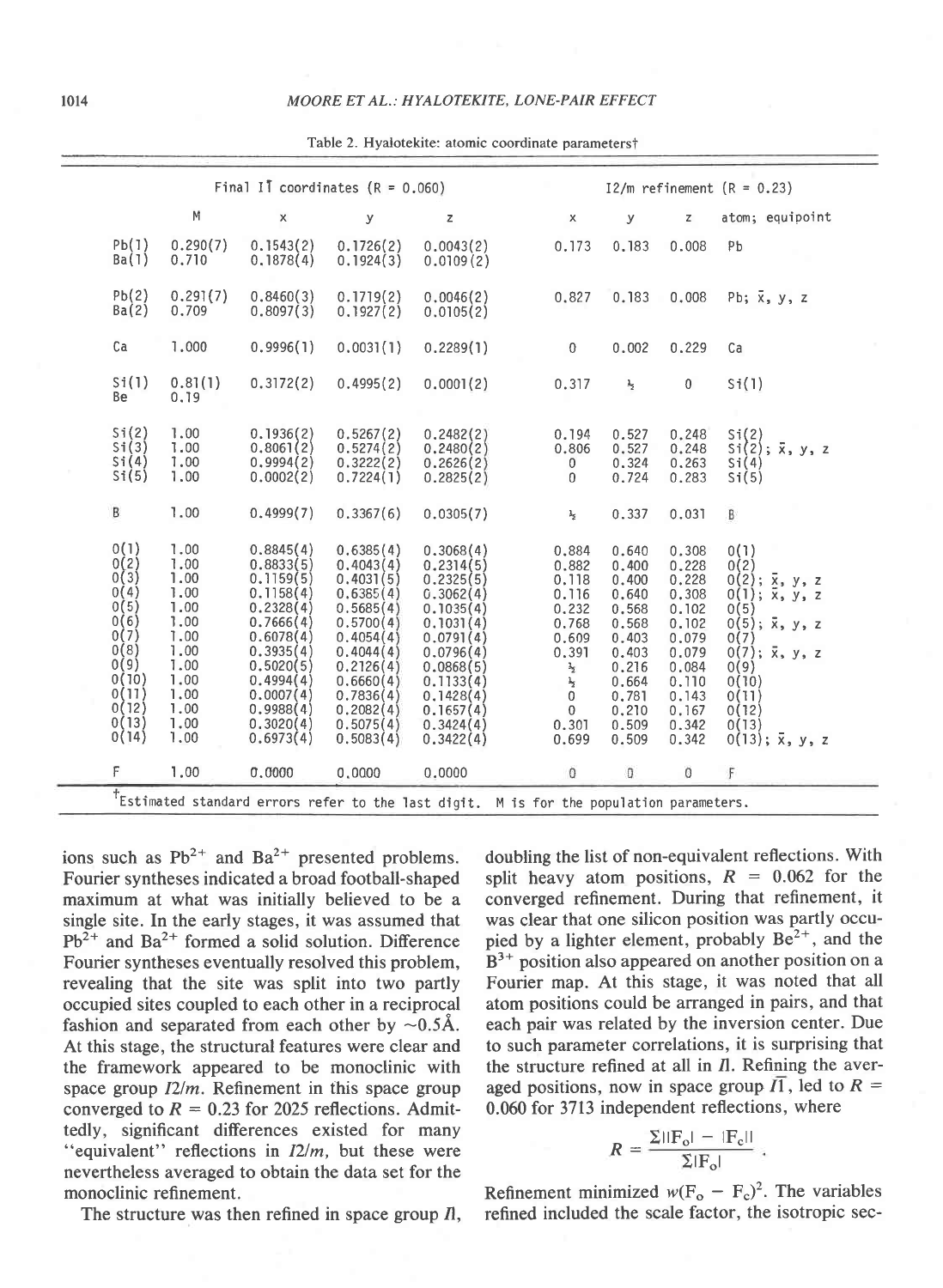Table 3. Hyalotekite: anisotropic thermal vibration parameterst

| Atom                                                                                                                                             | $U_{11}$                                                                                                                                               | $U_{22}$                                                                                                                                                                    | $U_{33}$                                                                                                                                                                 | $U_{12}$                                                                                                                                            | $U_{13}$                                                                                                                                                                    | $U_{23}$                                                                                                                                                                 |
|--------------------------------------------------------------------------------------------------------------------------------------------------|--------------------------------------------------------------------------------------------------------------------------------------------------------|-----------------------------------------------------------------------------------------------------------------------------------------------------------------------------|--------------------------------------------------------------------------------------------------------------------------------------------------------------------------|-----------------------------------------------------------------------------------------------------------------------------------------------------|-----------------------------------------------------------------------------------------------------------------------------------------------------------------------------|--------------------------------------------------------------------------------------------------------------------------------------------------------------------------|
| Pb(1)<br>Ba(1)<br>Pb(2)<br>Ba(2)<br>Ca<br>Sł<br>St(2)<br>(3)<br>Sf<br>Sf(4)<br>51(5)<br>R                                                        | 39(9)<br>467<br>(13)<br>122(<br>10<br>401<br>956<br>7<br>100<br>13)<br>85<br>9<br>1000<br>$\mathbf{Q}$<br>128(9)<br>122(9)<br>203(41)                  | 124(6)<br>257<br>$^{(8)}$<br>115 (6<br>232<br>$\overline{7}$<br>690<br>6<br>156<br>11)<br>108<br>$\mathbf{a}$<br>98(8)<br>B6(8)<br>82(8)<br>115(33)                         | 89(5)<br>123(<br>4<br>100(5)<br>129(4)<br>94(6)<br>99(10)<br>145(R<br>1410<br>8<br>124(B)<br>104(8)<br>101(30)                                                           | 86(5)<br>182<br>108(5<br>$-116($<br>11<br>(5)<br>8<br>Б<br>9<br>17<br>6<br>2<br>6)<br>10(6)<br>20(28)                                               | $-12(5)$<br>54(6)<br>5<br>61<br>$-67($<br>6<br>5<br>31<br>$-10$<br>7<br>$\overline{c}$<br>7<br>n<br>$-110$<br>7<br>5(6)<br>10(28)                                           | $-23(4)$<br>32(4)<br>$-1714$<br>24(4)<br>7<br>Δ<br>$-16$<br>6<br>Δ<br>5<br>(6<br>6(6)<br>5(6)<br>8(25)                                                                   |
| 0<br>$\mathbf{2}$<br>Ωí<br>0<br>3<br>A<br>O.<br>5<br>6<br>Ω<br>7<br>ū<br>8)<br>0<br>9)<br>0<br>0<br>10<br>Ò<br>Ħ<br>12<br>0<br>13<br>O)<br>0(14) | 259(30)<br>283(32)<br>309(33)<br>236(29)<br>187(26)<br>197 (27)<br>207(27)<br>204(27<br>546 (40)<br>178(25)<br>226(28)<br>168(25)<br>95(23)<br>156(25) | 205(<br>25'<br>249 (28)<br>214(27<br>193(<br>24<br>152<br>22<br>172<br>23<br>1796<br>23<br>192(<br>(24)<br>164 (25)<br>71<br>20<br>165(23)<br>121(21)<br>204(24)<br>202(24) | 192<br>24<br>365(<br>31<br>363(<br>31<br>192(24<br>1586<br>22<br>178(23)<br>120(21)<br>91<br>20<br>143<br>23<br>22<br>177<br>133<br>22<br>109 (20)<br>174(23)<br>153(22) | 93<br>23<br>981<br>23<br>14<br>115(20<br>43<br>18<br>41<br>19<br>19<br>7<br>22<br>19<br>17<br>24<br>9<br>17<br>2<br>19<br>19(17<br>28(18)<br>41(19) | 9<br>$-15($<br>25<br>58(25)<br>$-15($<br>21<br>19<br>$-280$<br>20<br>90<br>19.<br>18<br>2<br>$-12$<br>24<br>41<br>19<br>$-18(19)$<br>$\Lambda$<br>18<br>18<br>4 (<br>13(19) | 20<br>$-37$<br>23<br>$-81$<br>$-42$<br>23<br>$-25$<br>19<br>26(18<br>86<br>19<br>8(<br>18<br>9<br>17<br>19<br>Δ<br>16<br>$-14($<br>16(18)<br>17<br>6<br>11(18)<br>11(18) |
| F                                                                                                                                                | 267(35)                                                                                                                                                | 266(31)                                                                                                                                                                     | 152(27)                                                                                                                                                                  | 26(25)                                                                                                                                              | 22(24)                                                                                                                                                                      | 3(23)                                                                                                                                                                    |

ondary extinction factor  $(1.5(2) \times 10^{-7})$ , 75 atomic coordinate parameters, 3 site occupancy parameters and 216 anisotropic thermal vibration parameters, giving a total of 296 parameters, or an independent data to variable parameter ratio of 12.5:1. Scattering curves for  $Pb^{2+}$ ,  $Ba^{2+}$ ,  $Ca^{2+}$ ,  $Be^{2+}$ ,  $Si^{4+}$ and  $O^{-1}$  were obtained from International Tables (1974) and anomalous dispersion corrections for all heavier metals from Cromer and Liberman (1970).

Table 2 lists the refined atomic coordinate parameters, Table 3 the anisotropic thermal vibration parameters, Table 4 the ellipsoids of vibration and their equivalent isotropic temperature factors (note the non-positive definite value for  $Pb(1)$ ), Table 5 the bond distances and angles and Table 6 the observed and calculated structure factors.<sup>1</sup>

## Description of the structure

The atomic arrangement of hyalotekite is rather complex. The structural description is divided into three parts: (1) the network topology, (2) the ordering of cations over the tetrahedral positions and (3) the structural distortion due to the lone-pair effect of  $Pb^{2+}$ , which has  $6s^2$  in its valence electron shell. The chemical analysis of hyalotekite by Lindström (1887) is in very good agreement with the refined structure, which will be subsequently discussed in more detail.

(l) The network topology. The parent structure of hyalotekite belongs to space group  $I2/m$  and possesses 17 atoms in the asymmetric unit. As discussed before, the real space group for our crystal is 11, a derivative of the parent structure. For purposes of comparison, the previously refined coordinates of the monoclinic holosymmetric group are included in Table 2. The  $\overline{I}$  structure has 26 atoms in its asymmetric unit. Proceeding from  $I2/m$  to  $I\overline{1}$ , the two (Pb,Ba) split into 4 non-equivalent atoms and  $Si(2)$ ,  $O(1)$ ,  $O(2)$ ,  $O(5)$ ,  $O(7)$  and  $O(13)$  each split into 2 non-equivalent atoms, yielding 9 additional independent positions. The Pb and Ba appear to be segregated in a coupled relationship, this separation being only about 0.5A. This is believed to be a lonepair effect, which is discussed later. Deviations from  $I2/m$  symmetry are small, as can be seen in Table 2.

The structure of hyalotekite is based on an incomplete framework of corner-linked oxygen tetrahedra. Here, we symbolized the tetrahedral cation by T. The underlying structural principle is shown as a polyhedral diagram down [001] in Figure l. A dominant feature is the occurrence of  $\frac{0}{2}$ [Si<sub>4</sub>O<sub>12</sub>] four-membered rings, which are nearly in the {001} plane, approximately positioned at  $z \sim \frac{1}{4}$ ,  $\frac{3}{4}$ . Such a ring involves the Si(2)-, Si(3)-, Si(4)- and Si(5)oxygen tetrahedra. The structure is somewhat reminiscent of the feldspars with a connection of fourand eight-membered rings. However, there are some major differences. In hyalotekite, the eightmembered ring is not planar but puckered, which can be written as  $-Si(5)-O(4)-Si(2)-O(5)-Si(1)$  $O(7) - B - O(10) - Si(5) - O(4) - Si(2) - O(5) - Si(1) O(7)$ -B- $O(10)$ -. The network topology for a feldspar type four-membered ring is *uudd*, where  $\mu$  and d symbolize the disposition of the out-of-plane vertices, being either up  $(= u)$  or down  $(= d)$ . The scapolite structure, which also contains 4- and 8 membered rings, is based on uuuu (dddd) and udud rings. Hyalotekite differs in two respects with regard to these structures. First, the topology is *uddd*  $(uuud)$ . Second, the in-plane vertices which bridge to adjacent rings in feldspar and scapolite, are not linked to other tetrahedral units. Thus, O(11), O(12), O(13) and O(14) are not bridging oxygens and these define the incompleted nature of the tetrahedral framework.

Another four-membered tetrahedral ring occurs

<sup>&#</sup>x27;To obtain a copy of Table 6, order Document AM-82-20g from the Business Office, Mineralogical Society of America, 2000 Florida, N.W., Washington, D.C. 20009. please remit \$1.00 in advance for the microfiche.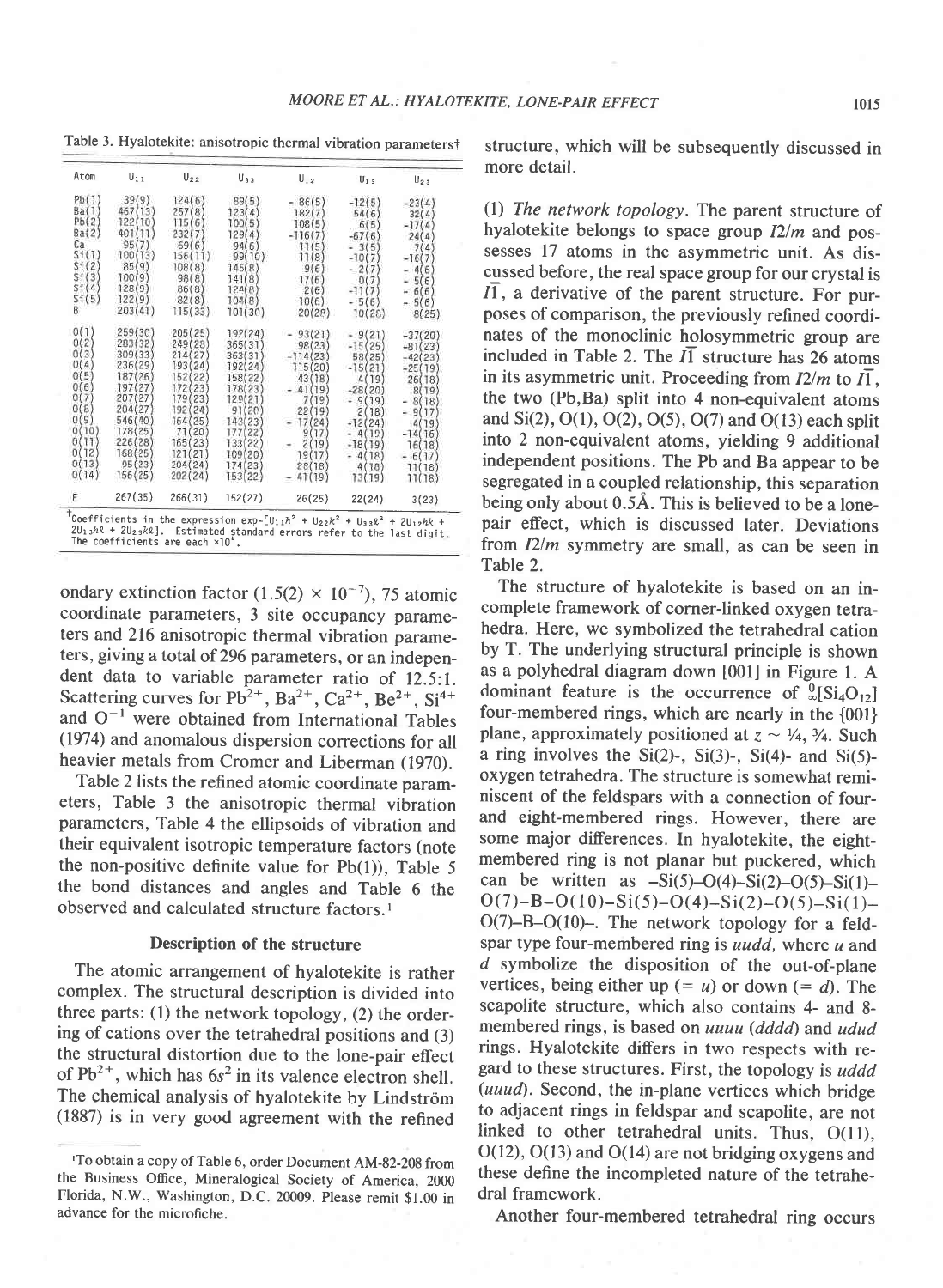## l0l6 MOORE ET AL.: HYALOTEKITE, LONE-PAIR EFFECT

| Beq $(\lambda^2)$<br>菌<br>$\theta_{ic}$<br>Atom<br>$\theta_{\tilde{i}\tilde{b}}$<br>$\theta_{LZ}$<br>$\theta_{ic}$<br>$\mu_{\mathcal{L}}$<br>Atom<br>$\vec{\iota}$<br>$\theta_{\tilde{\chi}b}$<br>$\theta i\alpha$<br>$\mu_L$<br>57(8)<br>34(6)<br>89(6)<br>0(3)<br>$\frac{1}{2}$<br>0.117(10)<br>0.67(3)<br>Pb(1)<br>non-positive definite<br>110(8)<br>140(10)<br>$\binom{57}{51}$<br>$0.174(9)$<br>0.213(8)<br>$\frac{2}{3}$<br>116(5)<br>50(10)<br>84(12)<br>39(5)<br>$\overline{1}$<br>0(4)<br>0.099(11)<br>2.22(4)<br>8(1)<br>Ba(1) | Beq $(\lambda^2)$<br>2,34(10)<br>1.63(9) |
|-------------------------------------------------------------------------------------------------------------------------------------------------------------------------------------------------------------------------------------------------------------------------------------------------------------------------------------------------------------------------------------------------------------------------------------------------------------------------------------------------------------------------------------------|------------------------------------------|
|                                                                                                                                                                                                                                                                                                                                                                                                                                                                                                                                           |                                          |
|                                                                                                                                                                                                                                                                                                                                                                                                                                                                                                                                           |                                          |
| 129(6)<br>103(10)<br>$\frac{94(4)}{29(46)}$<br>$0.107(2)$<br>$0.124(2)$<br>$\frac{92(2)}{120(14)}$<br><sup>1</sup><br>92(11)<br>$\frac{166(9)}{78(8)}$<br>$0.137(9)$<br>0.182(8)<br>$\overline{2}$<br>$\overline{c}$<br>90(4)<br>138(6)<br>129(5)<br>$\overline{3}$<br>61(1)<br>82(1)<br>3<br>0.239(3)<br>31(1)                                                                                                                                                                                                                           |                                          |
| 143(12)<br>$64(20)$<br>149(21)<br>$\mathbb{I}$<br>64(14)<br>62(20)<br>$0.107(10)$<br>0.127(9)<br>0(5)<br>$\begin{array}{c} 44 \{2 \\ 85 \end{array}$<br>0.88(3)<br>$0.028(15)$<br>$0.101(2)$<br>$\begin{array}{c} 80(3) \\ 169(3) \end{array}$<br>Pb(2)<br>$\begin{array}{c} 133(2) \\ 100(2) \end{array}$<br>$\frac{1}{2}$<br>102(21)<br>$\overline{c}$<br>40(18)<br>74(18)<br>0.148(8)<br>55(11)<br>$\overline{3}$<br>3<br>0.150(2)<br>135(2)<br>134(2)<br>86(2)                                                                        | 1,30(8)                                  |
| 46(24)<br>72(28)<br>$\mathbf{1}$<br>51(12)<br>97(22)<br>0(6)<br>0.117(10)<br>Ba(2)<br>$\frac{86(2)}{27(1)}$<br>2.01(3)<br>0.106(2)<br>76(1)<br>15(2)<br>1<br>60(27)<br>150(23)<br>$\overline{\mathbf{2}}$<br>0.130(9)<br>0.132(2)<br>66(1)<br>$\overline{c}$<br>100(2)<br>151(1)<br>0.156(8)<br>140(11)<br>59(12)<br>67(15)<br>63(1)<br>79(1)<br>$\overline{3}$<br>0.219(3)<br>3                                                                                                                                                          | 1.44(8)                                  |
| 81(19)<br>11(17)<br>0(7)<br>1<br>84(13)<br>0.112(10)<br>77(8)<br>0.68(2)<br>$0.080(4)$<br>$0.098(3)$<br>72(8)<br>158(7)<br>Ca<br>п.<br>98(20)<br>13(28)<br>102(37)<br>0.134(9)<br>106(90)<br>108(25)<br>$\sqrt{2}$<br>2<br>155(90)<br>167(37)<br>83(14)<br>$\overline{3}$<br>100(37)<br>0.145(9)<br>0,099(3)<br>102(35)<br>3<br>155(73)<br>69(90)                                                                                                                                                                                         | 1.36(8)                                  |
| 84(10)<br>92(10)<br>6(12)<br>1<br>0.095(11)<br>0(8)<br>Si(1)<br>$0.094(6)$<br>0.102(6)<br>0.127(4)<br>52(28)<br>40(27)<br>100(7)<br>84(10)<br>$39(25)$<br>125 $(27)$<br>0.93(6)<br>-1<br>127(29)<br>37(29)<br>96(12)<br>$\frac{108(8)}{161(7)}$<br>$\frac{2}{3}$<br>$0.134(9)$<br>$0.148(9)$<br>$\overline{c}$<br>143(31)<br>126(28)<br>88(8)<br>74(6)<br>3                                                                                                                                                                               | 1.28(8)                                  |
| $97(52)$<br>172(59)<br>7(48)<br>0(9)<br>89(4)<br>0.89(3)<br>$\mathcal{L}$<br>0.119(10)<br>Si(2)<br>90(6)<br>0.091(5)<br>$17(90)$<br>$107(14)$<br>108(14)<br>1<br>93(4)<br>97(52)<br>0.128(10)<br>$\overline{c}$<br>0.104(4)<br>160(14)<br>98(10)<br>86(4)<br>88(3)<br>$\overline{3}$<br>177(3)<br>0.234(8)<br>$\overline{3}$<br>0.121(3)<br>93(6)<br>98(10)<br>8(10)                                                                                                                                                                      | 2,25(10)                                 |
| $\frac{8(9)}{87(17)}$<br>$\frac{94(9)}{138(90)}$<br>$\begin{array}{c} 83(9) \\ 132(90) \end{array}$<br>0(10)<br>$0.083(12)$<br>0.132(9)<br>0.136(9)<br>-1<br>Si(3)<br>$0.091(4)$<br>$0.107(4)$<br>42(12)<br>86(6)<br>0.89(3)<br>133(12)<br>137(12)<br>131(13)<br>98(13)<br>$rac{2}{3}$<br>$\frac{2}{3}$<br>132(90)<br>98(10)<br>43(90)<br>0, 119(3)<br>93(11)<br>99(10)<br>9(12)                                                                                                                                                          | 7.12(7)                                  |
| 81(11)<br>110(22)<br>21(19)<br>0(11)<br>$\mathbf{1}$<br>0.112(10)<br>Si(4)<br>0.092(4)<br>89(10)<br>10(13)<br>81(10)<br>0.89(3)<br>T<br>99(18)<br>159(24)<br>108(22)<br>82(12)<br>0.107(4)<br>131(17)<br>0.130(9)<br>$\overline{\mathbf{c}}$<br>$\frac{2}{3}$<br>138(17)<br>78(12)<br>167(14)<br>83(17)<br>0.152(9)<br>0.117(4)<br>3<br>95(7)<br>49(17)<br>139(17)                                                                                                                                                                        | 1.38(8)                                  |
| 61(65)<br>29(68)<br>0(12)<br>95(27)<br>0.81(3)<br>T.<br>0.103(10)<br>100(9)<br>$\frac{14(9)}{83(15)}$<br>Si(5)<br>0,089(4)<br>80(14)<br>Ŧ<br>35(56)<br>119(70)<br>0.109(10)<br>109(19)<br>$\overline{\mathbf{2}}$<br>$\overline{c}$<br>0.101(4)<br>109(16)<br>160(16)<br>$\overline{3}$<br>108(17)<br>85(15)<br>0,132(9)<br>160(20)<br>3<br>0.112(4)<br>158(15)<br>102(8)<br>73(16)                                                                                                                                                       | 1.05(7)                                  |
| 77(9)<br>89(12)<br>0(13)<br>$0.094(12)$<br>$0.131(8)$<br>168(19)<br>88(13)<br>78(8)<br>$\frac{92(26)}{77(17)}$<br>111(90)<br>20(87)<br>1.10(11)<br>я.<br>0.099(15)<br>B<br>T<br>165(25)<br>75(25)<br>$\overline{2}$<br>0.106(16)<br>$\frac{156(82)}{79(17)}$<br>109(90)<br>$\overline{c}$<br>20(23)<br>75(25)<br>0.146(8)<br>0, 144(14)<br>13(20)<br>3<br>84(15)<br>3                                                                                                                                                                     | 1.24(8)                                  |
| 62(25)<br>117(12)<br>0(14)<br>139(18)<br>$\mathbf{1}$<br>0.110(10)<br>1,74(9)<br>0(1)<br>0.108(11)<br>59(7)<br>43(7)<br>64(12)<br>Ŧ<br>152(26)<br>$\frac{114(22)}{121(11)}$<br>102(19)<br>74(11)<br>$\overline{c}$<br>0.127(9)<br>0.144(9)<br>69(10)<br>153(12)<br>$\overline{2}$<br>89(15)<br>31(20)<br>128(7)<br>$\overline{3}$<br>0.151(8)<br>$\overline{3}$<br>0.183(8)<br>38(7)<br>83(9)                                                                                                                                             | 1.35(8)                                  |
| F<br>11(12)<br>89(12)<br>2,36(10)<br>$\mathbb{1}$<br>0.122(11)<br>101(12)<br>0(2)<br>124(8)<br>38(6)<br>74(6)<br>0.124(10)<br>0.157(10)<br>132(34)<br>42(34)<br>98(14)<br>$\frac{2}{3}$<br>107(10)<br>128(11)<br>$\overline{c}$<br>0.175(9)<br>137(10)<br>0.170(10)<br>41(35)<br>83(11)<br>44(33)<br>$\overline{3}$<br>113(10)<br>42(11)<br>0,208(8)<br>122(6)                                                                                                                                                                            | 1.80(10)                                 |

Table 4. Hyalotekite: parameters for the ellipsoids of vibrationt

 $\tau^t_i = i$ th principal axis,  $\mu_i$  = rms amplitude, 0 $i_a$ , 0 $i_b$ , 0 $i_c$  = angles (deg.) between the  $i$ th principal axis and the cell axes  $a$ ,  $b$  and<br> $c$ . The equivalent isotropic thermal vibration parameter, Beq, is als the last digit.

in the structure, approximately situated at  $z \sim 0$ ,  $\frac{1}{2}$ . This ring, however, does not share the  $u, d$ -type configuration since two opposing tetrahedra in the ring are oriented with the z-axis nearly coinciding with a pseudo- $\{\overline{4}\}\$ axis through a pair of tetrahedral edges. This tetrahedron is approximately  $[Si_{3/4}Be_{1/4}]O_4$  in composition. The remaining nonequivalent tetrahedron is a  $[BO_4]$  tetrahedron. For this ring, all oxygen vertices are linked to other tetrahedra in the structure. The formal composition of this ring would be  ${}_{\infty}^{0}[B_{2}(Si_{3/4}Be_{1/2})O_{12}]$ . The entire tetrahedral incomplete framework would have the composition  ${}_{\infty}^{3}[T_{6}O_{14}]$ , where  $4T_{6}$  = BeB<sub>4</sub>Si<sub>19</sub>, which is the tetrahedral cation content of the unit cell. The two non-equivalent tetrahedral four-membered rings link through  $O(5)$ ,  $O(6)$ ,  $O(9)$ , and  $O(10)$ .

Perhaps the most striking feature of hyalotekite is its structural relationship with gillespite, BaFe  $[Si_4O_{10}]$ . The gillespite structure consists of sheets comprised of 4- and 8-membered rings; the fourmembered rings enclose  $Fe<sup>2+</sup>$  and the 8-membered rings house  $Ba^{2+}$ , which is in distorted cubic coordination and thus belongs to a coordination polyhedron of order eight (Pabst, 1943). No cations occur within the hyalotekite 4-membered rings. In addition, the  ${}^{0}_{\infty}$ [Si<sub>4</sub>O<sub>12</sub>] ring is *uuud*, while in gillespite it is uuuu. The corrugated sheets parallel to the  $\{001\}$ plane are metrically similar. In hyalotekite  $a \sim b \sim$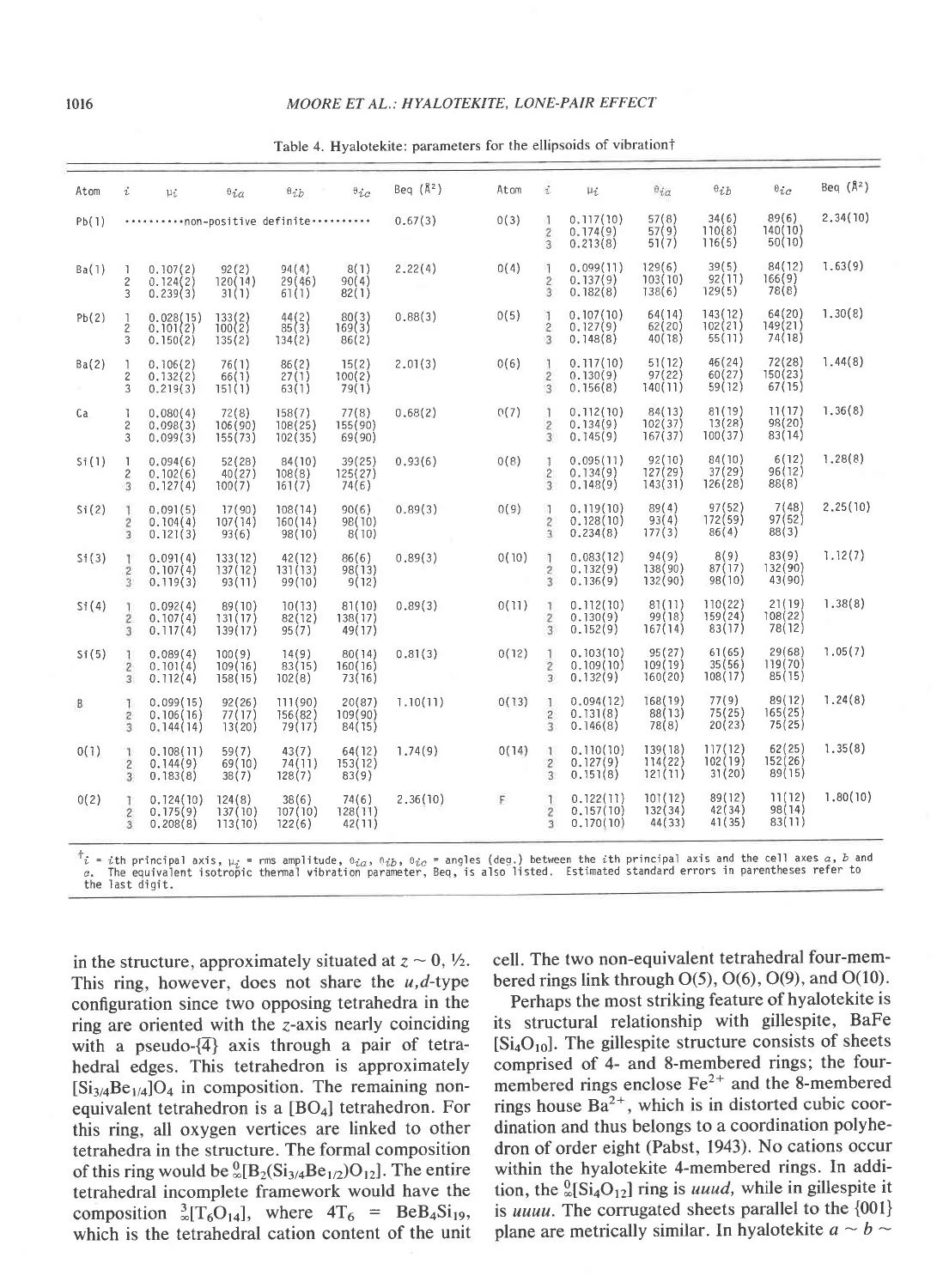| Pb(1)                                                                                                                                             |                                                                                                       | Pb(2)                                                                                                                               |                                                                                                       | Ba(1)                                                                                                                                          |                                                                                                                   | Ba(2)                                                                                                                                          |                                                                                                                   |
|---------------------------------------------------------------------------------------------------------------------------------------------------|-------------------------------------------------------------------------------------------------------|-------------------------------------------------------------------------------------------------------------------------------------|-------------------------------------------------------------------------------------------------------|------------------------------------------------------------------------------------------------------------------------------------------------|-------------------------------------------------------------------------------------------------------------------|------------------------------------------------------------------------------------------------------------------------------------------------|-------------------------------------------------------------------------------------------------------------------|
| $Pb(1)-0(11)^{(1)}$<br>$-0(12)$<br>$-0(14)^{(2)}$<br>$-F$<br>$-0(13)^{(3)}$<br>$-0(6)^{(1)}$<br>$-0(1)^{(2)}$<br>$-0(3)$<br>Average               | 2.375(5)<br>2.457(5)<br>2.501(5)<br>2.553(2)<br>2.591(5)<br>3.155(5)<br>3,333(6)<br>3.470(6)<br>2,804 | $Pb(2)-O(11)^{(1)}$<br>$-0(12)$<br>$-0(13)^{(2)}$<br>$-0(14)^{(3)}$<br>$-F$<br>$-0(5)^{(1)}$<br>$-0(4)^{(2)}$<br>$-0(2)$<br>Average | 2.356(5)<br>2.424(5)<br>2,493(5)<br>2.579(5)<br>2.585(3)<br>3.201(5)<br>3.325(6)<br>3.465(6)<br>2,804 | $Ba(1)-O(14)^{(2)}$<br>$-0(11)^{(1)}$<br>$-0(13)^{(3)}$<br>$-0(12)$<br>$-0(6)^{(1)}$<br>$-F$<br>$-0(1)^{(2)}$<br>$-0(8)$<br>$-0(3)$<br>Average | 2.657(5)<br>2,674(6)<br>2.675(5)<br>2.677(5)<br>2.904(5)<br>2.971(4)<br>3.125(6)<br>3.334(6)<br>3,345(6)<br>2,929 | $Ba(2)-O(13)^{(2)}$<br>$-0(12)$<br>$-0(11)^{(1)}$<br>$-0(14)^{(3)}$<br>$-0(5)^{(1)}$<br>$-F$<br>$-0(4)^{(2)}$<br>$-0(2)$<br>$-0(7)$<br>Average | 2.658(5)<br>2.674(5)<br>2.676(6)<br>2.684(5)<br>2.923(5)<br>3.039(4)<br>3,089(5)<br>3.334(6)<br>3.360(6)<br>2,937 |
| $-Ca$<br>$-Ba(1)$                                                                                                                                 | 3.441(3)<br>0.439(3)                                                                                  | $-Ca$<br>$-Ba(2)$                                                                                                                   | 3.457(3)<br>0.476(2)                                                                                  | $-Si(3)^{(2)}$                                                                                                                                 | 3.523(2)                                                                                                          | $-Si(2)^{(2)}$<br>$-0(9)$                                                                                                                      | 3,492(2)<br>3.580(7)                                                                                              |
| B                                                                                                                                                 |                                                                                                       | $Si(1)$ (= $Si_{34}Be_{34}$ )                                                                                                       |                                                                                                       | Si(2)                                                                                                                                          |                                                                                                                   | Si(3)                                                                                                                                          |                                                                                                                   |
| $B - O(9)$<br>$-0(10)^{(1)}$<br>$-0(7)$<br>$-0(8)$<br>Average                                                                                     | 1,483(8)<br>1.484(8)<br>1.507(9)<br>1.509(8)<br>1.496                                                 | $Si(1) - O(7)^{(1)}$<br>$-0(8)$<br>$-0(6)^{(1)}$<br>$-0(5)$<br>Average                                                              | 1.568(5)<br>1.595(5)<br>1.604(5)<br>1.623(5)<br>1.597                                                 | $Si(2)-O(13)$<br>$-0(3)$<br>$-0(5)$<br>$-0(4)$<br>Average                                                                                      | 7.582(5)<br>1.610(5)<br>1.624(5)<br>1.629(5)<br>1,611                                                             | $Si(3)-O(14)$<br>$-0(1)$<br>$-0(2)$<br>$-0(6)$<br>Average                                                                                      | 1,581(5)<br>1.610(5)<br>1.626(5)<br>1.634(5)<br>1.613                                                             |
| Ca                                                                                                                                                |                                                                                                       | Si(4)                                                                                                                               |                                                                                                       | Si(5)                                                                                                                                          |                                                                                                                   |                                                                                                                                                |                                                                                                                   |
| $Ca - O(12)$<br>$-0(14)^{(3)}$<br>$-F$<br>$-0(13)^{(3)}$<br>$-0(10)^{(3)}$<br>$-0(8)^{(3)}$<br>$-0(7)^{(3)}$<br>$-0(11)$<br>Average<br>$-B^{(s)}$ | 2,344(4)<br>2.346(5)<br>2.361(1)<br>2.366(5)<br>2.476(4)<br>2,514(5)<br>2.533(5)<br>2.557(5)<br>2,437 | $Si(4)-O(12)$<br>$-0(9)^{(3)}$<br>$-0(3)$<br>$-0(2)$<br>Average                                                                     | 1,593(5)<br>1.602(5)<br>1.609(5)<br>7.636(5)<br>1,610                                                 | $Si(5)-O(11)$<br>$-0(1)$<br>$-0(10)^{(3)}$<br>$-0(4)$<br>Average                                                                               | 1.594(5)<br>1,609(5)<br>1.621(5)<br>1.630(5)<br>1,613                                                             |                                                                                                                                                |                                                                                                                   |
|                                                                                                                                                   | 3.028(7)                                                                                              |                                                                                                                                     |                                                                                                       |                                                                                                                                                |                                                                                                                   |                                                                                                                                                |                                                                                                                   |

Table 5. Hyalotekite: cation-anion bond distancest

tstimated standard errors in parentheses refer to the last digit. The equivalent positions (referred to Table 2) are<br>designated as superscripts and are (1) = -x, -y, -z; (2) = ½+x, ½+y, ½+z; (3) = ½-x, ½-v, ½-z. designated as superscripts and are (1) = -x, -y, -z; (2) =  $\frac{1}{2}x$ ,  $\frac{1}{2}y$ ,  $\frac{1}{2}+z$ ; (3) =  $\frac{1}{2}-x$ ,  $\frac{1}{2}-y$ ,  $\frac{1}{2}-z$ .

11.13Å, while in gillespite, it is  $a\sqrt{2} \sim 10.60\text{\AA}$ . It is tempting to speculate that a gillespite-related phase, such as  $PbFeSi<sub>4</sub>O<sub>10</sub>$  or gillespite itself, may exist at Långban, coexisting with hyalotekite.

The remaining atoms are (Pb,Ba), Ca and F. The Ca atoms are situated along the  $00z$  line above and below F at the inversion center which joins to 2Ca, and 4(Pb,Ba) atoms. The (Pb,Ba) atoms are located within the large distorted eight-membered rings much like the alkaline earth atoms in feldspar.

(2) The ordering of cations over tetrahedral posi*tions*. The four-ring involving Si(2)–Si(5) at  $z \sim V_4$  appears to possess a fully ordered occupancy of  $[SiO<sub>4</sub>]$  tetrahedra by  $Si<sup>4+</sup>$  exclusively. The large differences in radii and/or atomic numbers among  $^{[4]}Be^{2+}(0.27\text{\AA})$  and  $^{[4]}B^{3+}(0.12\text{\AA})$ ; and  $^{[4]}Si^{4+}$  $(0.26\text{\AA})$  make refinement of site populations for these atoms possible. Throughout this study, we used the values of Shannon and Prewitt (1969) for effective ionic radii. For an effective radius of  $[2]Q^2$  $= 1.35$ Å, the interatomic distance averages would be <sup>[4]</sup>Be-O = 1.62Å, <sup>[4]</sup>B-O = 1.47Å and <sup>[4]</sup>Si-O = 1.61A. Interatomic distances listed in Table 5 are in good accord with these values. The averages  $\frac{41}{3}$ Si(2)-O = 1.61,  $\frac{41}{3}$ Si(3)-O = 1.61,  $\frac{41}{3}$ Si(4)-O =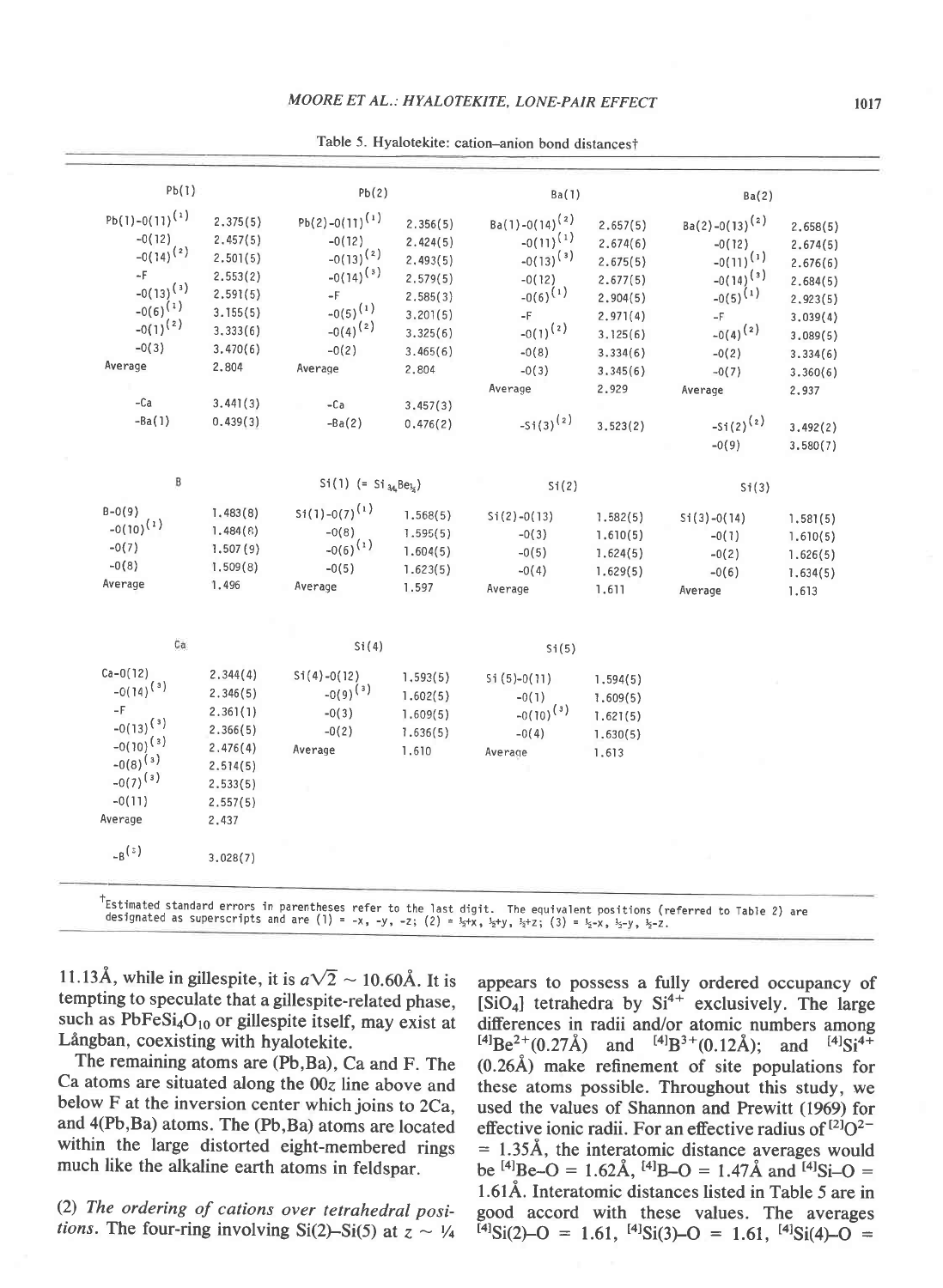

Fig. 1. Polyhedral representation of hyalotekite down [001]. The section  $0 \le z \le \frac{1}{2}$  is shown. The [Si<sub>4</sub>O<sub>12</sub>] ring is not shaded; the  $T(1)$  (= Si<sub>3/4</sub>Be<sub>1/4</sub>)O<sub>4</sub> tetrahedra are ruled and the BO<sub>4</sub> tetrahedra are stippled. Heights are given as fractional coordinates in z. The asymmetric unit in Table 2 is labelled. Terminal oxygens are underlined.

1.61 and  $^{[4]}Si(5)-O = 1.61\text{\AA}$  are in excellent agreement with the anticipated average. The value  $^{[4]}$ B-O  $= 1.50$ Å is only slightly larger than the expected value. The value  $^{[4]}Si(1)-O = 1.60\text{\AA}$ , where  $Si(1) \sim$  $Si<sub>3/4</sub> Be<sub>1/4</sub>$  is only slightly smaller than the expected average for these two cations. This raises the question of whether or not  $B^{3+}$  instead of  $Be^{2+}$  substitutes at this site, since these cations are practically impossible to distinguish by their X-ray scattering powers alone. However, a contradiction arises in

formal charge assignment for the formula unit and, in the absence of further evidence for deciding the site population of  $Si(1)$ , we prefer to write it as  $Si_{3/4}Be_{1/4}$ . It should be further noted that Lindström's (1887) analysis also shows the presence of this amount of BeO in the compound. The formula for the tetrahedral fraction can therefore be written  $[Si_8(Si_{3/2}Be_{1/2})B_2O_{28}]$  with two such units in the unit cell.

The ellipsoids of vibration listed in Table 4 sug-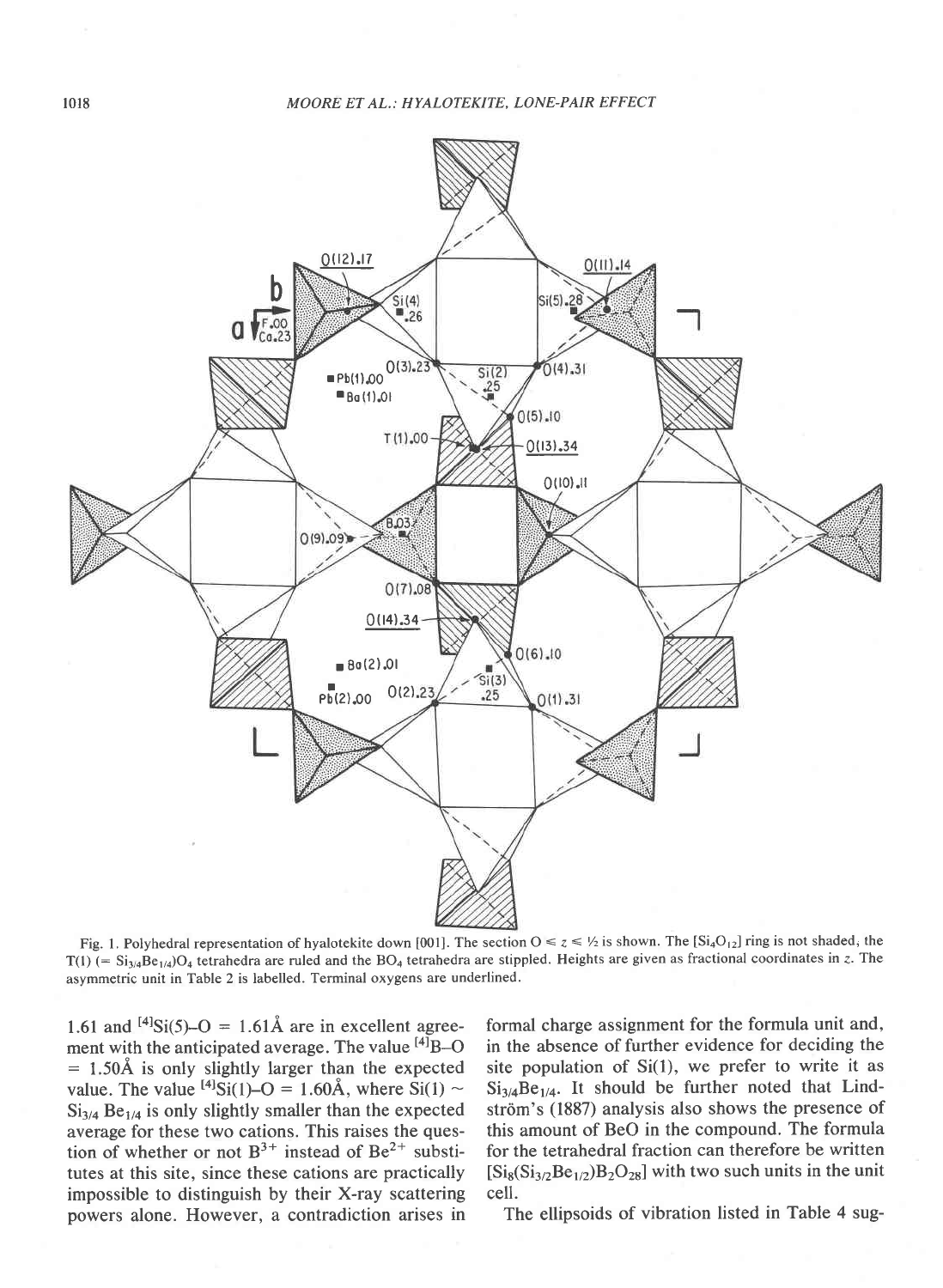gest that the assignments of scattering curves and the site population refinements in Table 2 are a fairly good approximation to the atoms present. If  $A1^{3+}$  or Si<sup>4+</sup> were substituted for B<sup>3+</sup>, we would expect a substantial decrease in the equivalent isotropic thermal parameter. On the other hand,  $B_{eq}$  $= 1.10 \text{\AA}^2$  for B suggests that this site corresponds to boron, or possibly even some minor site vacancies. It is possible, however, that substitution of minor  $Si<sup>4+</sup>$  for  $B<sup>3+</sup>$  would induce local disorder causing a subsequent increase in  $B_{eq}$ .

(3) The structural distortion due to  $Pb^{2+}$ . Hyalotekite is an example where  $Pb^{2+}$  with its 6s<sup>2</sup> lone pair evinces a particularly noticeable effect on the entire structure. Hyalotekite's aristotype belongs to a space group with considerably higher symmetry than found in the actual structure; that is  $I2/m \rightarrow I\overline{1}$ . Order-disorder in the tetrahedral framework does not appear to be a cause for this, since Si(l) and B have site symmetries  $C_2$  and  $C_s$ , respectively, and do not split into non-equivalent Si (or B) positions in the triclinic subgroup, unlike feldspar in which Al-Si ordering destroys such symmetry elements. In hyalotekite, these special positions merely become general positions, and the general positions in the aristotype split into two sets of general positions. In these general positions, there does not appear to be any evidence of ordering.

lf we extract the large cations and their coordinating anions, the picture changes drastically. Figure 2 shows the  $Pb(1)_2Pb(2)_2O_{20}F$  cluster, which is composed of four fused  $PbO<sub>7</sub>F$  polyhedra (polyhedron No. 197, of Britton and Dunitz, 1973). They are roughly equivalent, and would be identical in  $I2$ m. Each polyhedron shares two faces with two other polyhedra and the common F vertex is also corner-linked to the fourth polyhedron. Thus, F links to four  $Pb^{2+}(Ba^{2+})$  cations, and also to two  $Ca^{2+}$  cations above and below. The  $CaO<sub>7</sub>F$  polyhedron corresponds to polyhedron No. 127 of maximal symmetry  $C_s$  in Britton and Dunitz and shares triangular faces with the  $PbO<sub>2</sub>F$  polyhedra. Polyhedron No. 197 can be regarded as having a square pyramidal cap with F at the vertex. In this structure, four triangular faces are shared, two with adjacent Pb<sup>2+</sup> cations and two with adjacent  $Ca^{2+}$ cations.

The remarkable feature about the  $PbO<sub>7</sub>F$  group is that all bonds to the face-sharing vertices are the shortest for their polyhedra (Fig. 2 and Table 5), while the remaining three Pb-O bonds on the oppo-



Fig. 2. Spoke diagram of the  $Pb_4O_{20}F$  cluster in hyalotekite. The additional Ca above and below F at the origin are omitted (the  $Ca_2Pb_4O_{26}F$  cluster). Heights are shown as fractional coordinates in z and bond distances are shown.

site side of the F atom are the longest for their polyhedra. This is interpreted as the result of the lone pair-bond effect with the  $6s<sup>2</sup>$  lone pair located opposite the tightly bound  $F^-$  anion. This model is reminiscent of the arguments applied to sulfosalts in general and galena in particular (Moore, manuscript), where the lone pair-bond pair interactions lead to bond length dilation. In fact, on the bond pair side, the Pb-O distances range from 2.36 to 2.594. The shortest is not much larger than the effective  $^{[6]}Pb^{4+}-O = 2.18\text{\AA}$  separation.

 $Pb^{2+}$  and Ba<sup>2+</sup> are split in hyalotekite, separated by about 0.4-0.54. From the site population refinement (Table 2), a total of  $1.162 \text{ Pb}^{2+}$  cations occurs per 28 oxygens. However, Lindström's analysis in Table 1 indicates an aliquot of 1.669  $Pb^{2+}$  atoms. This difference is not easily explicable, since the solid solution structural effect of a cation with a lone pair (such as  $Pb^{2+}$ ) and a cation with inert gas configuration (such as  $Ba^{2+}$ ) is not clear. It is also possible that some analytical error may exist in the quantitative separation of Pb and Ba. Due to the lone pair effect, the  $^{[8]}Pb^{2+}-O$  distances range from 2.36 to 3.47Å. The  $^{[8]}$ Ca-O distances range from 2.34 to 2.56Å and  $^{[9]}$ Ba-O from 2.66 to 3.36Å. Clearly, the most severe polyhedral distortion occurs for  $Pb^{2+}$ . Did  $Pb^{2+}$  and  $Ba^{2+}$  occur in solid solution at the crystallizing temperature of hyalotekite and then partition as the phase cooled? This is an intriguing question, since an affirmative answer would suggest that the high temperature space